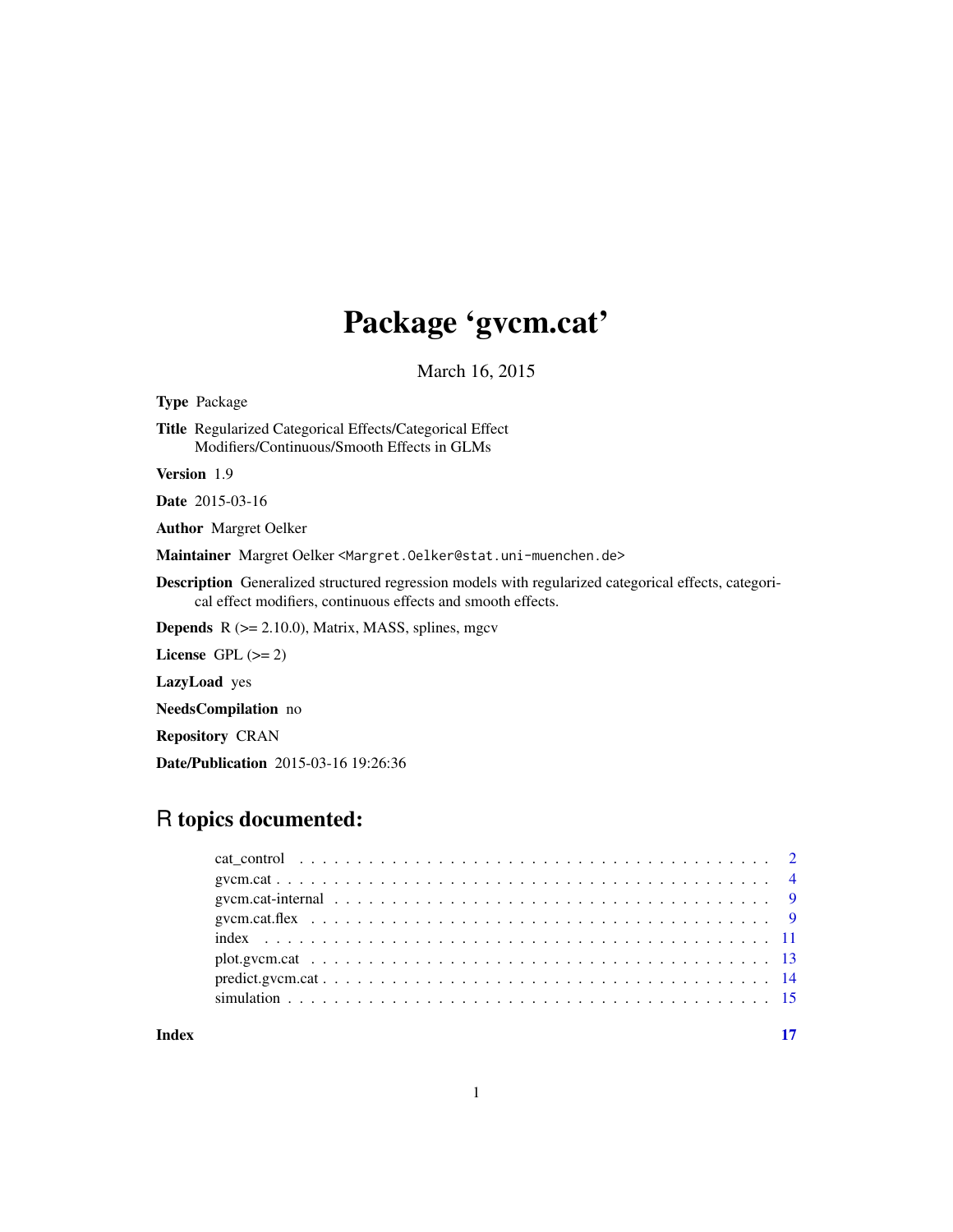#### Description

Auxiliary function for [gvcm.cat](#page-3-1). Modifies the algorithm's internal parameters.

#### Usage

```
cat_control(center = FALSE, standardize = FALSE, accuracy = 2, digits = 4,
g = 0.5, epsilon = 10^(-5), maxi = 250, c = 10^(-5), gama = 20, steps = 25,
nu = 1, tuning.criterion = "GCV", K = 5, cv.refit = FALSE,
lambda.upper=50, lambda.lower=0, lambda.accuracy=.01, scaled.lik=FALSE,
adapted.weights=FALSE, adapted.weights.adj = FALSE, adapted.weights.ridge =
FALSE, assured.intercept=TRUE,
level.control = FALSE, case.control = FALSE, pairwise = TRUE,
grouped.cat.diffs = FALSE, bootstrap = 0, start.ml = FALSE, L0.log = TRUE,
subjspec.gr = FALSE, high = NULL, ...
```

| center           | logical; if TRUE, all metric covariates are centered by their empirical mean                                                                                                                                                         |
|------------------|--------------------------------------------------------------------------------------------------------------------------------------------------------------------------------------------------------------------------------------|
| standardize      | logical; if TRUE, the design matrix is standardized by its (weighted) empirical<br>variances                                                                                                                                         |
| accuracy         | integer; number of digits being compared when setting coefficents equal/to zero                                                                                                                                                      |
| digits           | integer; number of digits for estimates                                                                                                                                                                                              |
| g                | step length parameter for the PIRLS-algorithm; out of )0,1(                                                                                                                                                                          |
| epsilon          | small, positive, real constant; the PIRLS-algorithm is terminated when the (scaled,<br>absolute) difference of the coefficients of the current iteration and the coeffi-<br>cients of the previous iteration is smaller than epsilon |
| maxi             | integer; maximal number of iterations in the fitting algorithm                                                                                                                                                                       |
| $\mathsf{C}$     | small, positive, real constant; needed for the approximation of the absolute value<br>function in the PIRLS-algorithm                                                                                                                |
| gama             | positive number; tuning parameter for the approximation of the L0 norm                                                                                                                                                               |
| steps            | integer; tuning parameter for path-plotting; minimal number of estimates em-<br>ployed for path-plotting                                                                                                                             |
| nu               | optional weighting parameter                                                                                                                                                                                                         |
| tuning.criterion |                                                                                                                                                                                                                                      |
|                  | loss criterion for cross-validation; one out of "GCV" (generalized cross validation<br>criterion), "deviance" (K-fold cross-validation with the predictive deviance as<br>criterion)                                                 |
| К                | integer; number of folds for cross-validation                                                                                                                                                                                        |
| cv.refit         | logical; if TRUE, cross-validation is based on a refit of the selected coefficients                                                                                                                                                  |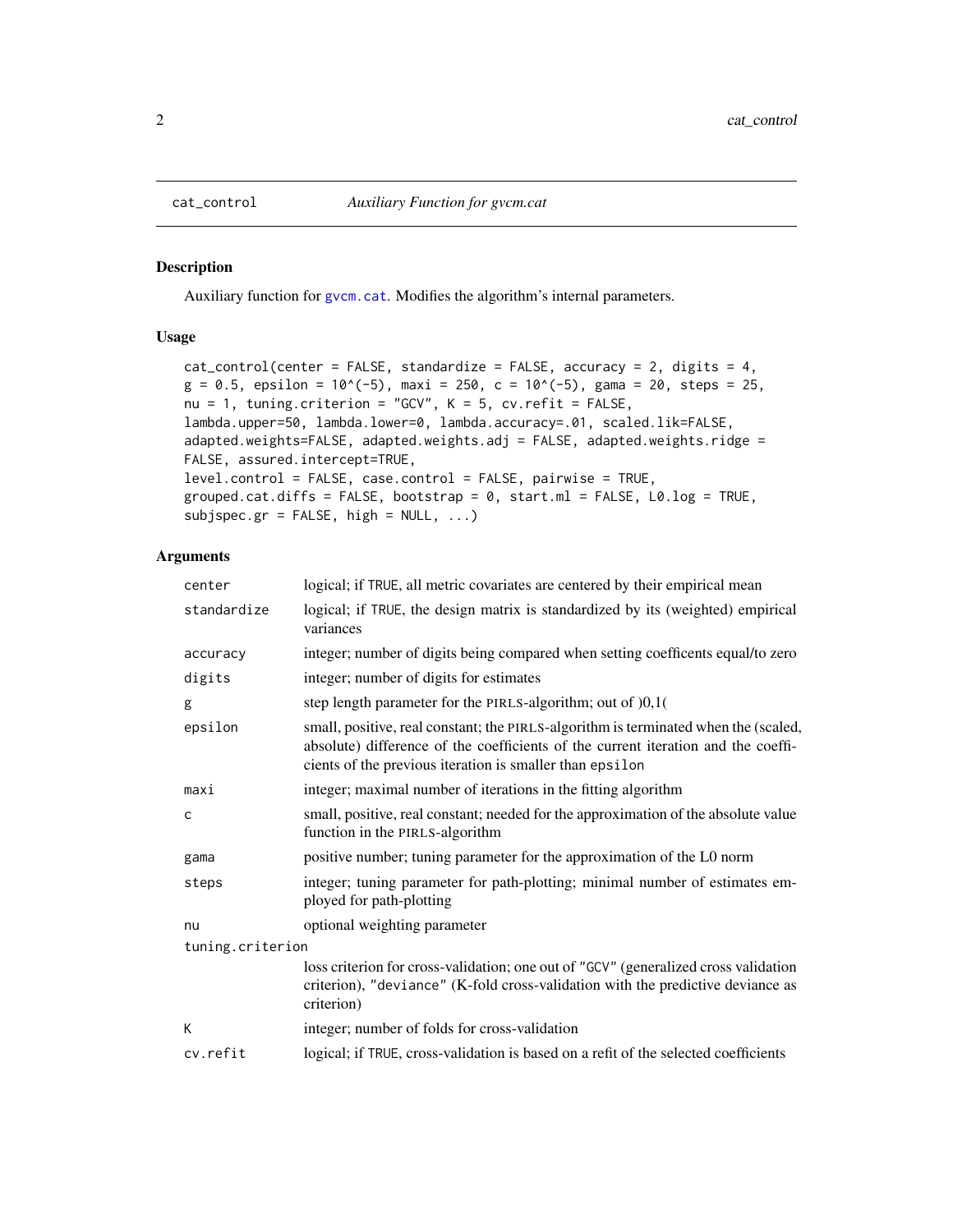### <span id="page-2-0"></span>cat\_control 3

| lambda.upper          | integer; upper bound for cross-validation of lambda                                                                                                                                                              |
|-----------------------|------------------------------------------------------------------------------------------------------------------------------------------------------------------------------------------------------------------|
| lambda.lower          | integer; lower bound for cross-validation of lambda                                                                                                                                                              |
| lambda.accuracy       |                                                                                                                                                                                                                  |
|                       | numeric; how accurate shall lambda be cross-validated?; minimal absolute dif-<br>ference between two candidates for lambda                                                                                       |
| scaled.lik            | if TRUE, the likelihood in the objective function is scaled by 1/n                                                                                                                                               |
| adapted.weights       |                                                                                                                                                                                                                  |
|                       | logical; if TRUE, penalty terms are weighted adaptively, that is by inverse ML-<br>estimates; set to FALSE, if ML-estimates do not exist/are to close to zero; only<br>for specials v, p, grouped, SCAD, elastic |
| adapted.weights.adj   |                                                                                                                                                                                                                  |
|                       | logical; if TRUE, adapted weights of several categorical covariates are scaled such<br>that they are comparable                                                                                                  |
| adapted.weights.ridge |                                                                                                                                                                                                                  |
|                       | logical; if TRUE, adapted weights are based on aa estimate that is slightly penal-<br>ized by a Ridge penalty                                                                                                    |
| assured.intercept     |                                                                                                                                                                                                                  |
|                       | logical; shall a constant intercept remain in the model in any case?                                                                                                                                             |
| level.control         | logical; if TRUE, the penalty terms are adjusted for different number of penalty<br>terms per covariate                                                                                                          |
| case.control          | logical; if TRUE, the penalty terms are adjusted for the number of observations<br>on each level of a categorical covariate                                                                                      |
| pairwise              | experimental option; disabled if TRUE                                                                                                                                                                            |
| grouped.cat.diffs     |                                                                                                                                                                                                                  |
|                       | experimental option; disabled if FALSE                                                                                                                                                                           |
| bootstrap             | experimental option; disabled if 0                                                                                                                                                                               |
| start.ml              | logical; if TRUE, the initial value is the ML-estimate                                                                                                                                                           |
| L0.log                | experimental option; disabled if TRUE                                                                                                                                                                            |
| subjspec.gr           | experimental option; disabled if FALSE                                                                                                                                                                           |
| high                  | experimental option; disabled if NULL                                                                                                                                                                            |
| .                     | further arguments passed to or from other methods                                                                                                                                                                |

### Value

Returns a list containing the (checked) input arguments.

### See Also

Function [gvcm.cat](#page-3-1)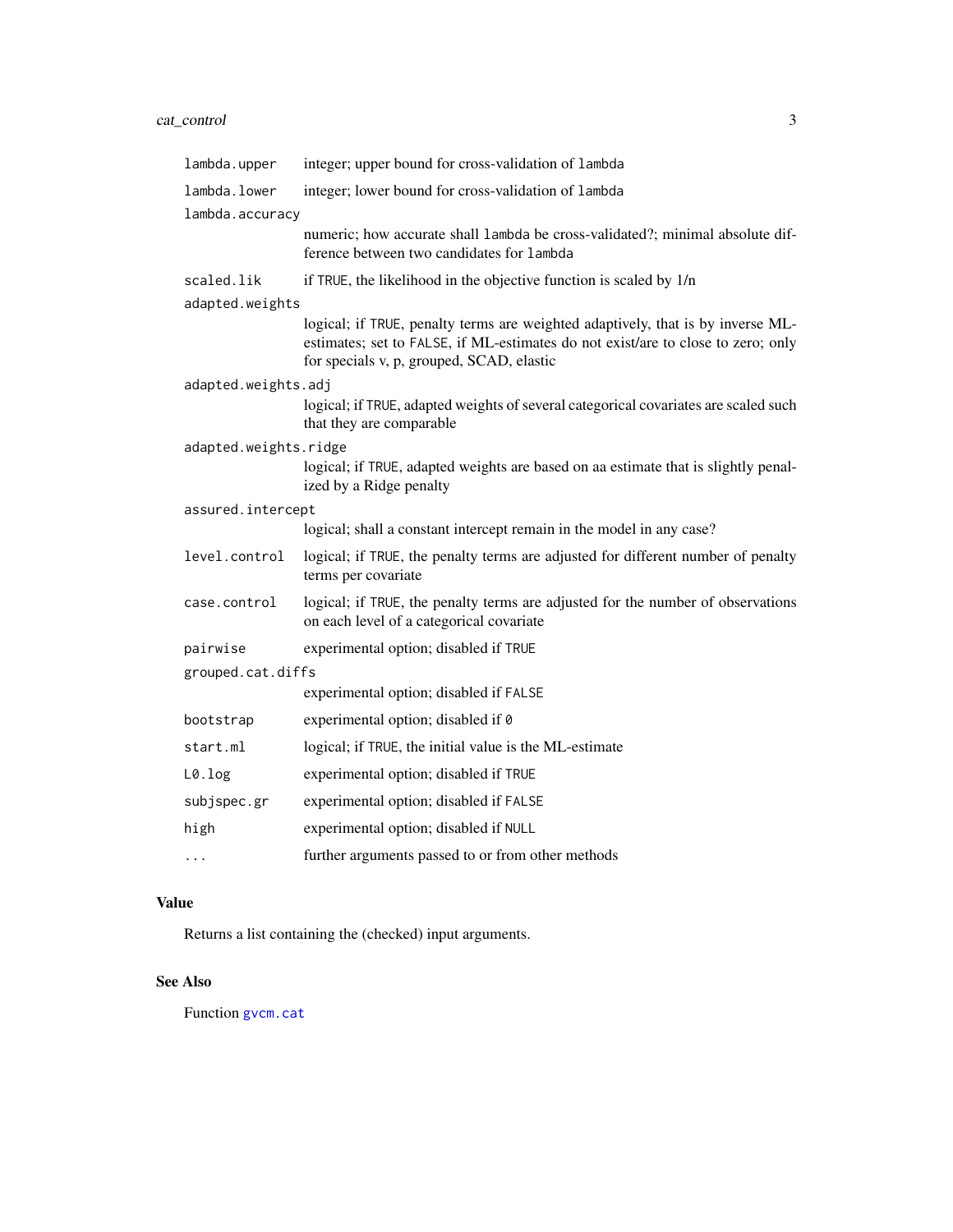<span id="page-3-1"></span><span id="page-3-0"></span>

#### <span id="page-3-2"></span>Description

The function fits generalized linear models with regularized categorical effects, categorical effect modifiers, continuous effects and smooth effects. The model is specified by giving a symbolic description of the linear predictor and a description of the error distribution. Estimation employs different regularization and model selection strategies. These strategies are either a penalty or a forward selection strategy employing AIC/BIC. For non-differentiable penalties, a local quadratic approximation is employed, see Oelker and Tutz (2013).

#### Usage

```
gvcm.cat(formula, data, family = gaussian, method = c("lqa", "AIC", "BIC"),tuning = list(lambda=TRUE, specific=FALSE, phi=0.5, grouped.fused=0.5,
elastic=0.5, vs=0.5, spl=0.5), weights, offset, start, control,
model = FALSE, x = FALSE, y = FALSE, plot=False, ...)
```

```
pest(x, y, indices, family = gaussian,tuning = list(lambda=TRUE, specific=FALSE, phi=0.5, grouped.fused=0.5,
elastic=0.5, vs=0.5, spl=0.5), weights, offset, start = NULL,
control = cat_countrol(), plot=False, ...)
```

```
abc(x, y, indices, family = gaussian, tuning = c("AIC", "BIC"),weights, offset, start, control = cat_control(), plot=FALSE, ...)
```

| formula | an object of class formula: a symbolic description of the model to be fitted. See<br>details                                                                                                                                                                                                                                                                                                                                                                                                    |
|---------|-------------------------------------------------------------------------------------------------------------------------------------------------------------------------------------------------------------------------------------------------------------------------------------------------------------------------------------------------------------------------------------------------------------------------------------------------------------------------------------------------|
| data    | a data frame, containing the variables in the model                                                                                                                                                                                                                                                                                                                                                                                                                                             |
| family  | a family object describing the error distribution and link function to be used<br>in the model; this can be a character string naming a family function, a fam-<br>ily function or the result of a call to a family function, see family for details;<br>currently only gaussian, binomial, poisson, Gamma are working                                                                                                                                                                          |
| method  | fitting method; one out of "1qa", "AIC" or "BIC"; method "1qa" induces pe-<br>nalized estimation; it employs a PIRLS-algorithm (see Fan and Li, 2001; Oelker<br>and Tutz, 2013). Methods "AIC" and "BIC" employ a forward selection strategy                                                                                                                                                                                                                                                    |
| tuning  | a list; tuning parameters for penalized estimation; lambda is the scalar, over-<br>all penalty parameter; if lambda is a vector of values, these values are cross-<br>validated; if lambda = TRUE, lambda is cross-validated on log scale between<br>lambda.lower and lambda.upper; see cat_control. If lambda is a vector<br>with the same length as elements in the formula and if specific equals a vec-<br>tor of proper length, the entries of specific are interpreted as specific tuning |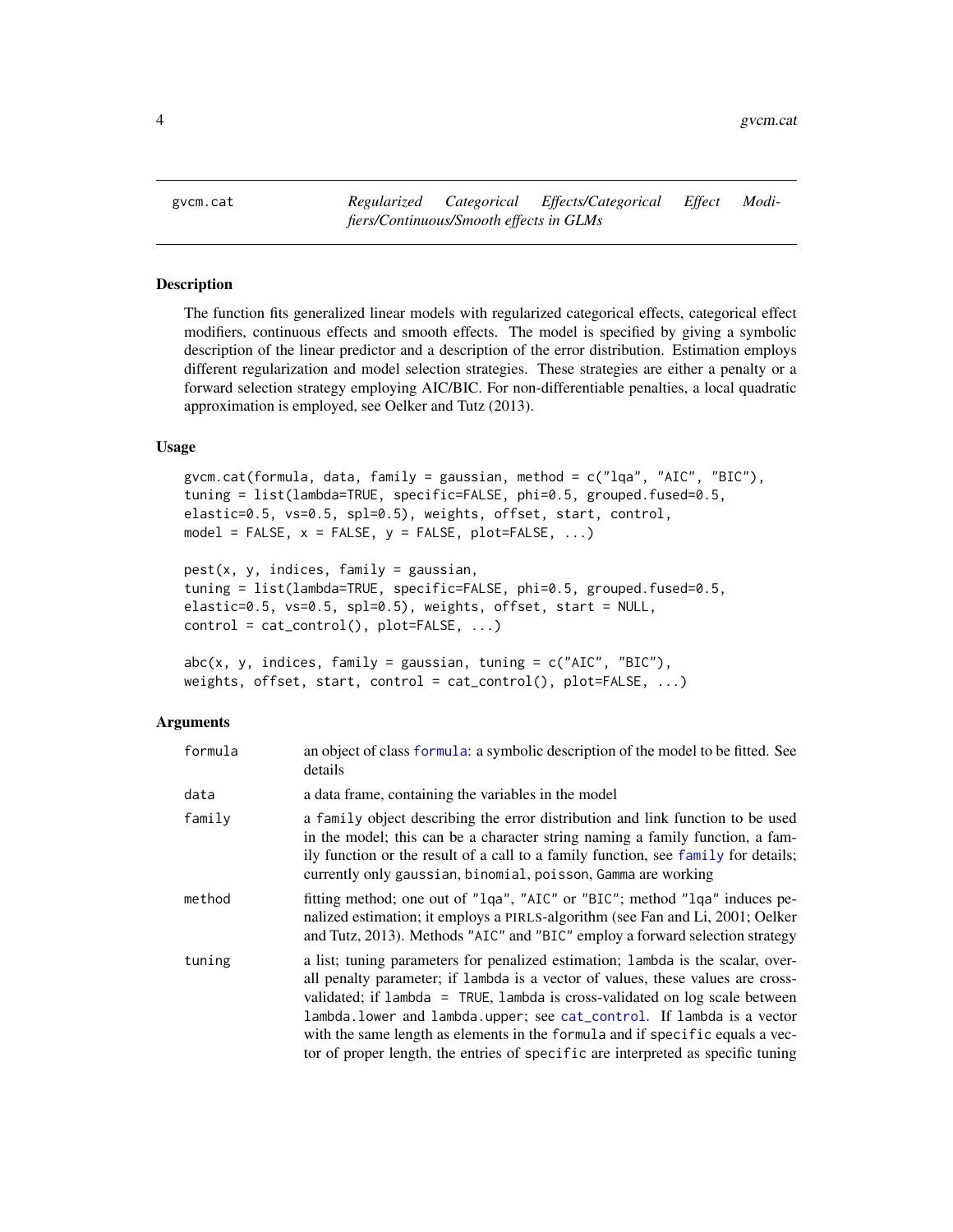<span id="page-4-0"></span>

|         | parameters for each entry of the formula. phi, grouped. fused, elastic, vs<br>and spl are parameters that weigh the terms of some penalties; must be out of<br>intervall $[0,1]$ ; the default 0.5 corresponds to equal weights                           |
|---------|-----------------------------------------------------------------------------------------------------------------------------------------------------------------------------------------------------------------------------------------------------------|
| weights | an optional weight vector (for the observations)                                                                                                                                                                                                          |
| offset  | an optional offset                                                                                                                                                                                                                                        |
| start   | initial values for the PIRLS algorithm for method 1qa                                                                                                                                                                                                     |
| control | a list of parameters for controlling the fitting process; if emtpy, set to cat_control();<br>see cat_control                                                                                                                                              |
| model   | for functions gycm. cat: a logical value indicating whether the employed model<br>frame shall be returned or not                                                                                                                                          |
| x, y    | for function gvcm. cat: logical values indicating whether the response vector<br>and the model matrix used in the fitting process shall be returned or not; for<br>functions pest and abc: y must be a response vector, x a proper coded design<br>matrix |
| plot    | logical; if TRUE, estimates needed to plot coefficient paths are computed                                                                                                                                                                                 |
| indices | for pest and abc only: the to be used index argument; see function index                                                                                                                                                                                  |
| .       | further arguments passed to or from other methods                                                                                                                                                                                                         |
|         |                                                                                                                                                                                                                                                           |

A typical [formula](#page-0-0) has the form response  $\sim$  1 + terms; where response is the response vector and terms is a series of terms which specifies a linear predictor. There are some special terms for regularized terms:

- $v(x, u, n="L1", bj=TRUE)$ : varying coefficients enter the [formula](#page-0-0) as  $v(x, u)$  where u denotes the categorical effect modifier and x the modfied covariate. A varying intercept is denoted by  $v(1, u)$ . Varying coefficients with categorical effect modifiers are penalized as described in Oelker et. al. 2012. The argument bj and the element phi in argument tuning allow for the described weights.
- p(u, n="L1") : ordinal/nominal covariates u given as p(u) are penalized as described in Gertheiss and Tutz (2010). For numeric covariates,  $p(u)$  indicates a pure Lasso penalty.
- grouped(u, ...): penalizes a group of covariates with the grouped Lasso penalty of Yuan and Lin (2006); so far, working for categorical covariates only
- sp(x, knots=20, n="L2"): implents a continuous x covariate non-parametrically as  $f(x)$ ;  $f(x)$  is represented by centered evaluations of basis functions (cubic B-splines with number of knots = knots); for  $n=$ "L2", the curvature of  $f(x)$  is penalized by a Ridge penalty; see Eilers and Marx (1996)
- SCAD(u): penalizes a covariate u with the SCAD penalty by Fan and Li (2001); for categorical covariates u, differences of coefficients are penalized by a SCAD penalty, see Gertheiss and Tutz (2010)
- elastic(u): penalizes a covariate u with the elastic net penalty by Zou and Hastie (2005); for categorical covariates u, differences of coefficients are penalized by the elastic net penalty, see Gertheiss and Tutz (2010)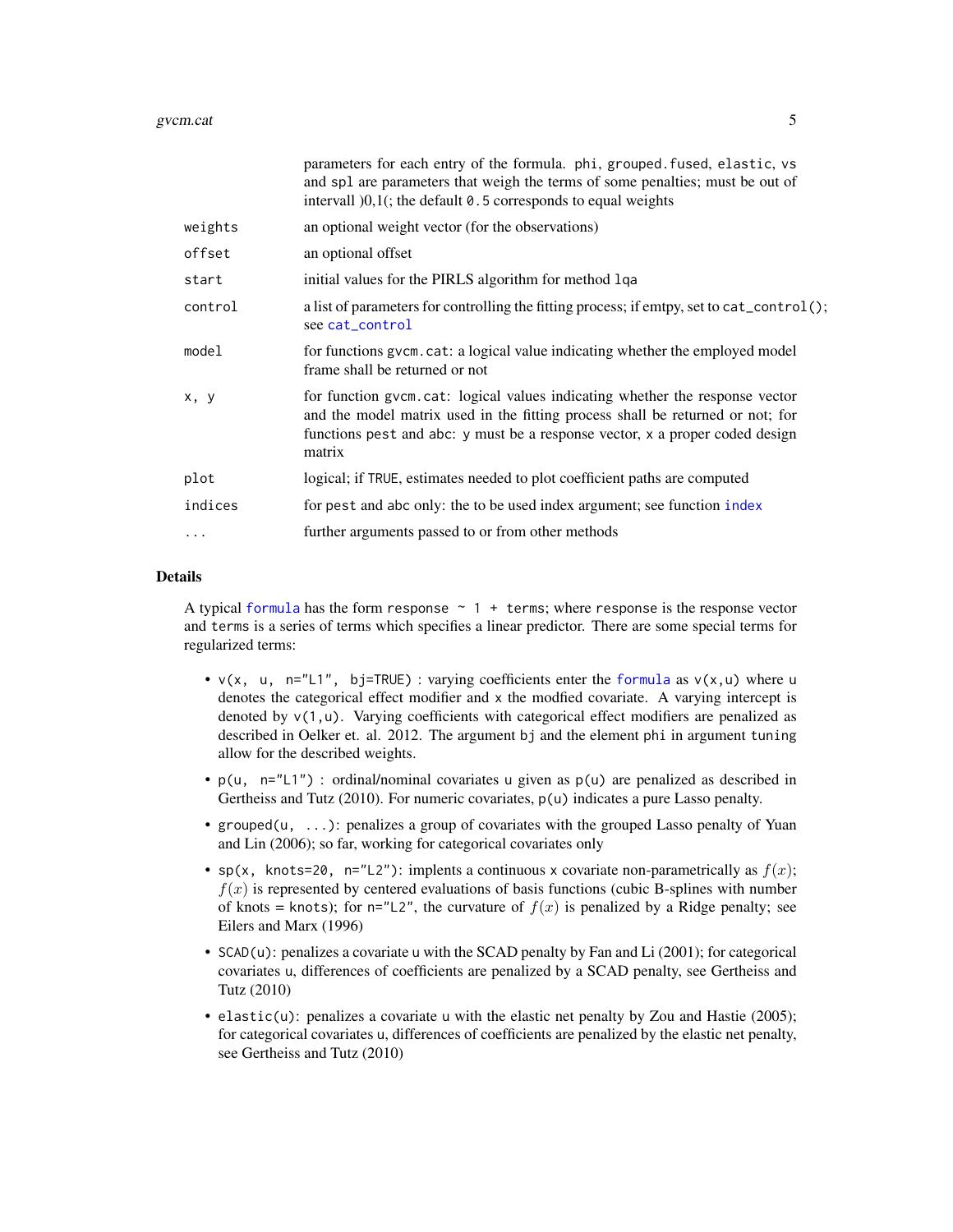<span id="page-5-0"></span>If the [formula](#page-0-0) contains no (varying) intercept, gvcm.cat assumes a constant intercept. There is no way to avoid an intercept.

For specials p and v, there is the special argument n: if  $n=$ "L1", the absolute values in the penalty are replaced by squares of the same terms; if n="L2", the absolute values in the penalty are replaced by quadratic, Ridge-type terms; if n="L0", the absolute values in the penalty are replaced by an indicator for non-zero entries of the same terms.

For methods "AIC" and "BIC", the coefficients are not penalized but selected by a forward selection strategy whenever it makes sense; for special  $v(x, u)$ , the selection strategy is described in Oelker et. al. 2012; the approach for the other specials corresponds to this idea.

For binomial families the response can also be a success/failure rate or a two-column matrix with the columns giving the numbers of successes and failures.

Function pest computes penalized estimates, that is, it implements method "lqa" (PIRLS-algorithm). Function abc implements the forward selection strategy employing AIC/BIC.

Categorical effect modifiers and penalized categorical covariates are dummy coded as required by the penalty. If  $x$  in  $v(x, u)$  is binary, it is effect coded (first category refers to -1). Other covariates are coded like given by [getOption](#page-0-0).

There is a summary function: summary.gvcm.cat

### Value

gvcm.cat returns an object of class "gvcm.cat" which inherits from class "[glm](#page-0-0)" which inherits from class "[lm](#page-0-0)". An object of class "gvcm.cat" contains:

| coefficients          | named vector of coefficients                                                                                                                                                                                                                                                                                             |
|-----------------------|--------------------------------------------------------------------------------------------------------------------------------------------------------------------------------------------------------------------------------------------------------------------------------------------------------------------------|
| coefficients.reduced  |                                                                                                                                                                                                                                                                                                                          |
|                       | reduced vector of coefficients; selected coefficients/differences of coefficients                                                                                                                                                                                                                                        |
|                       | are set to zero                                                                                                                                                                                                                                                                                                          |
| coefficients.refitted |                                                                                                                                                                                                                                                                                                                          |
|                       | refitted vector of coefficients; i.e. maximum likelihood estimate of that model<br>containing selected covariates only; same length as coefficients. reduced                                                                                                                                                             |
| coefficients.oml      |                                                                                                                                                                                                                                                                                                                          |
|                       | maximum likelihood estimate of the full model                                                                                                                                                                                                                                                                            |
| residuals             | deviance residuals                                                                                                                                                                                                                                                                                                       |
| fitted.values         | fitted mean values                                                                                                                                                                                                                                                                                                       |
| rank                  | degrees of freedom model; for method="lqa" estimated by the trace of the<br>generalized head matrix; for methods "AIC", "BIC" estimated like default in<br>glm.fit                                                                                                                                                       |
| family                | the family object used                                                                                                                                                                                                                                                                                                   |
| linear.predictors     |                                                                                                                                                                                                                                                                                                                          |
|                       | linear fit on link scale                                                                                                                                                                                                                                                                                                 |
| deviance              | scaled deviance                                                                                                                                                                                                                                                                                                          |
| aic                   | a version of Akaike's Information Criterion; minus twice the maximized log-<br>likelihood plus twice the rank. For binomial and Poison families the dispersion<br>is fixed at one. For a gaussian family the dispersion is estimated from the resid-<br>ual deviance, and the number of parameters is the rank plus one. |
| null.deviance         | the deviance for the null model, comparable with deviance; the null model<br>includes a non-varying intercept only                                                                                                                                                                                                       |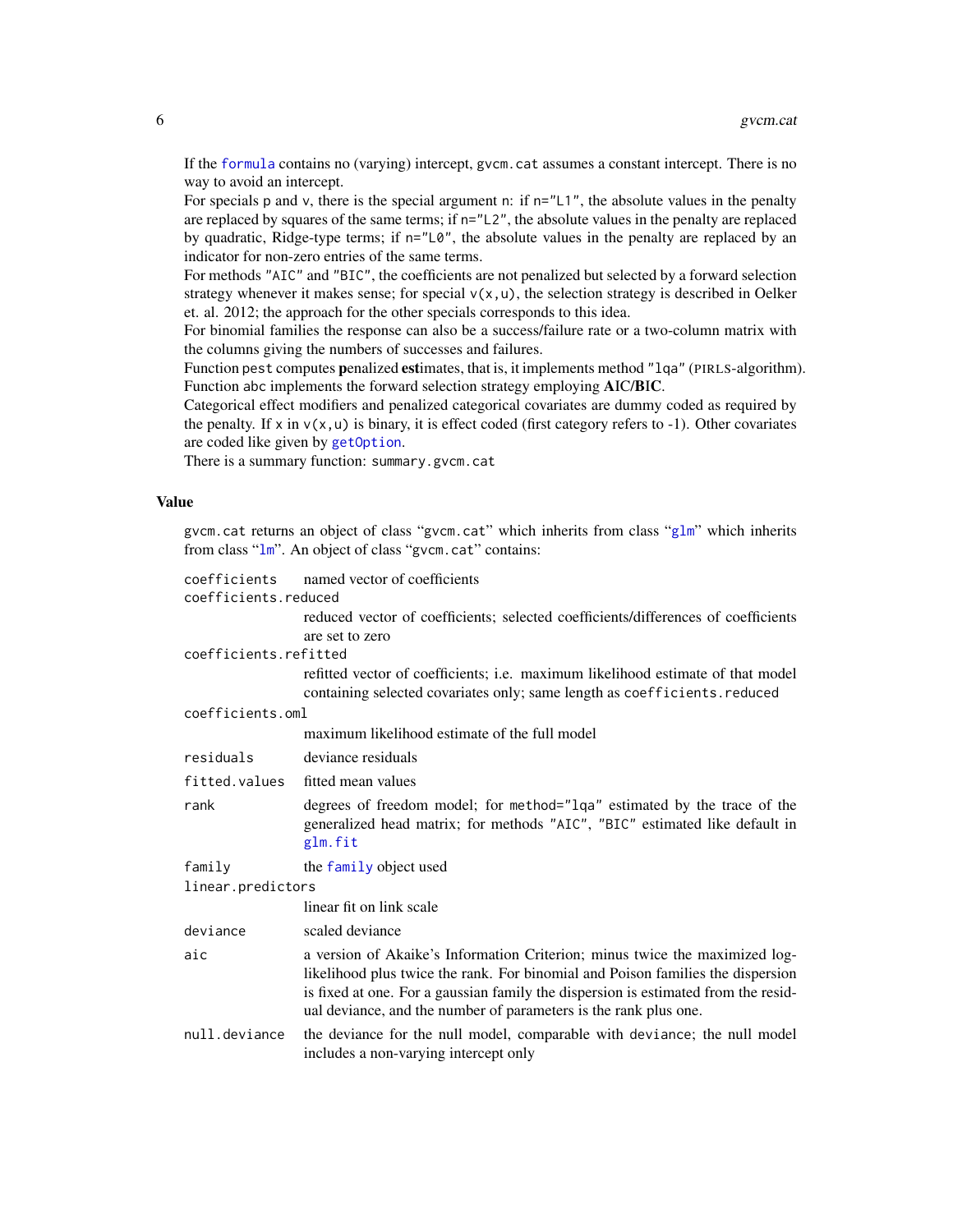#### <span id="page-6-0"></span>gvcm.cat 7

| iter                         | number of iterations                                                                                                                                                                                                                                                              |
|------------------------------|-----------------------------------------------------------------------------------------------------------------------------------------------------------------------------------------------------------------------------------------------------------------------------------|
| weights                      | working weights of the final iteration                                                                                                                                                                                                                                            |
| df.residual                  | the residual degrees of freedom/degrees of freedom error; computed like rank                                                                                                                                                                                                      |
| df.null                      | the residual degrees of freedom for the null model                                                                                                                                                                                                                                |
| converged                    | logical; fulfills the PIRLS-algorithm the given convergence conditions?                                                                                                                                                                                                           |
| boundary                     | logical; is the fitted value on the boundary of the attainable values?                                                                                                                                                                                                            |
| offset                       | the offset vector used                                                                                                                                                                                                                                                            |
| control                      | the value of the control argument used                                                                                                                                                                                                                                            |
| contrasts                    | the contrasts used                                                                                                                                                                                                                                                                |
| na.action                    | information returned by model. frame on the special handling of NAs; currently<br>always na.omit                                                                                                                                                                                  |
| plot                         | in principle, a list containing two matrixes needed for different types of plots:<br>if input option plot=TRUE, the first matrix contains estimates needed to plot<br>coefficient paths; if lambda was cross-validated, the second matrix contains the<br>cross-validation scores |
| tuning                       | a list, employed tuning parameters; if lambda was cross-validated, the optimal<br>value is returned                                                                                                                                                                               |
| indices                      | used index argument; see function index                                                                                                                                                                                                                                           |
| number.selectable.parameters |                                                                                                                                                                                                                                                                                   |
| number.removed.parameters    | number of coefficients that could be selected                                                                                                                                                                                                                                     |
|                              | number of actual removed coefficients                                                                                                                                                                                                                                             |
| x.reduction                  | a matrix; transforms model frame x into its reduced version; e.g. needed for<br>refitting                                                                                                                                                                                         |
|                              | beta.reduction a matrix; transforms the coefficients into its reduced version                                                                                                                                                                                                     |
| call                         | the matched call                                                                                                                                                                                                                                                                  |
| formula                      | the formula supplied                                                                                                                                                                                                                                                              |
| terms                        | the terms object used                                                                                                                                                                                                                                                             |
| data                         | the data argument                                                                                                                                                                                                                                                                 |
| x, y                         | if requested, the model matrix/the response vector                                                                                                                                                                                                                                |
| model                        | if requested, the model frame                                                                                                                                                                                                                                                     |
| xlevels                      | a record of the levels of the factors used in fitting                                                                                                                                                                                                                             |
| bootstrap.errors             |                                                                                                                                                                                                                                                                                   |
|                              | experimental                                                                                                                                                                                                                                                                      |
| method                       | same as input argument method                                                                                                                                                                                                                                                     |
|                              |                                                                                                                                                                                                                                                                                   |

In addition, non-empty fits will have components qr, R and effects relating to the final weighted linear fit.

#### Note

Pleas note that the functions gvcm.cat, pest and the fitting procedure for penalized estimation gvcmcatfit are organized like the functions [glm](#page-0-0)/[glm.fit](#page-0-0) whenever possible. This was done to avoid mistakes and to provide a well-known structure.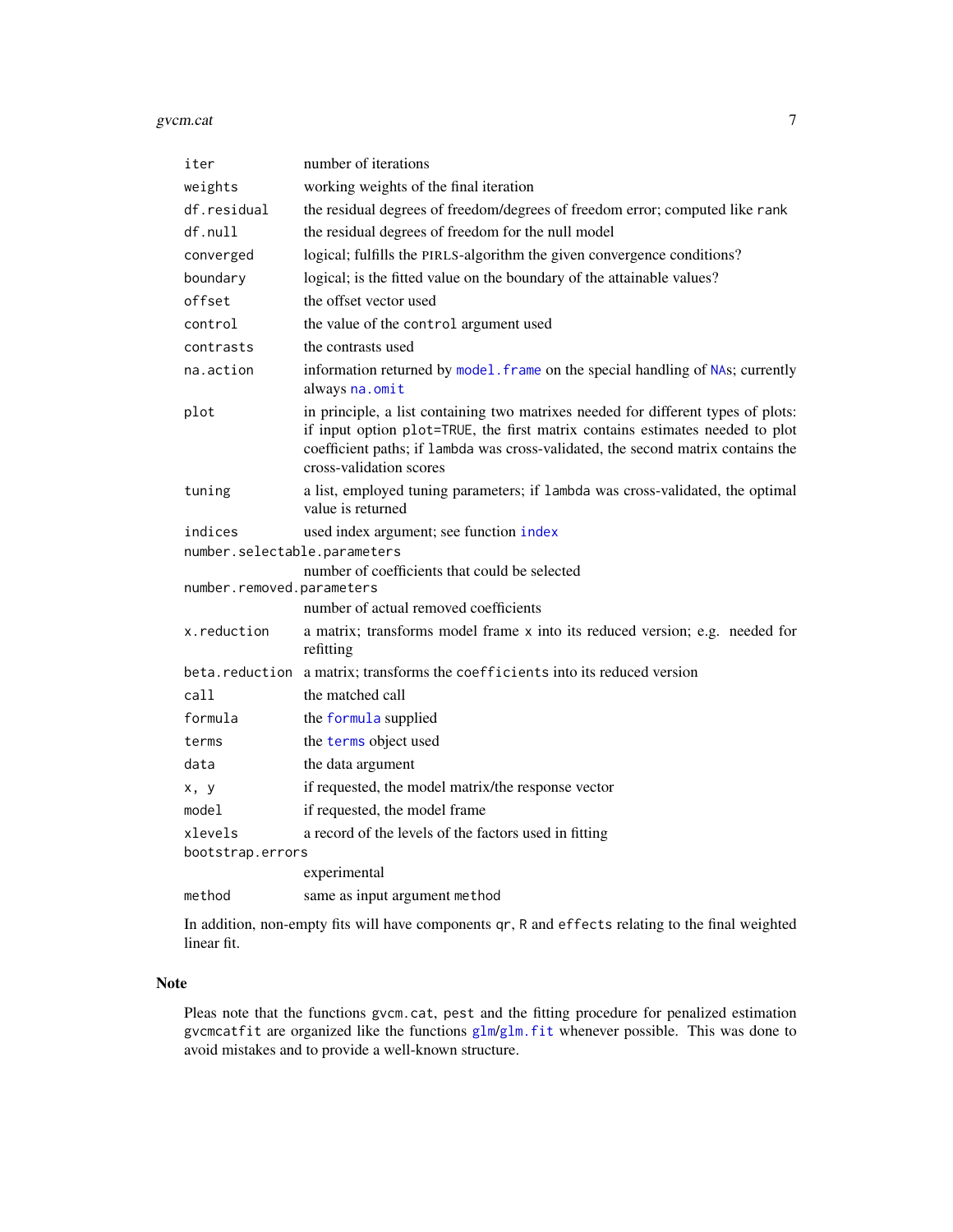#### <span id="page-7-0"></span>Author(s)

Margret-Ruth Oelker (<margret.oelker@stat.uni-muenchen.de>)

#### References

Eilers, P. H. C. and B. D. Marx (1996). Flexible smoothing with b-splines and penalties. Statist. Sci. 11 (2), 89-121.

Fan, J. and R. Li (2001). Variable selection via nonconcave penalized likelihood and its oracle properties. *Journal of the American Statistical Association 96*(456), 1348-1360.

Gertheiss, J. and G. Tutz (2010). Sparse modeling of categorial explanatory variables. *The Annals of Statistics 4*(4), 2150-2180.

Oelker, M.-R., J. Gertheiss and G. Tutz (2012). Regularization and model melection with categorial predictors and effect modifiers in generalized linear models. *Department of Statistics at the University of Munich: Technical Report 122*.

Oelker, M.-R., J. Gertheiss and G. Tutz (2013). A general family of penalties for combining differing types of penalties in generalized structured models. *Department of Statistics at the University of Munich: Technical Report 139*.

Yuan, M. and Y. Lin (2006). Model selection and estimation in regression with grouped variables. R. Stat. Soc. Ser. B Stat. Methodol. 68 (1), 49-67.

Zou, H. and T. Hastie (2005). Regularization and variable selection via the Elastic Net. R. Stat. Soc. Ser. B Stat. Methodol. 67 (2), 301-320.

#### See Also

Functions [index](#page-10-1), [cat\\_control](#page-1-1), [plot.gvcm.cat](#page-12-1), [predict.gvcm.cat](#page-13-1), [simulation](#page-14-1)

```
## example for function simulation()
covariates \le list(x1=list("unif", c(0,2)),
                  x2 = list("unif", c(0,2)),x3 = list("unif", c(0,2)),u=list("multinom",c(0.3,0.4,0.3), "nominal")
                  )
true.f <- y \sim 1 + v(x1, u) + x2true.coefs <- c(0.2, 0.3, .7, .7, -.5)data <- simulation(400, covariates, NULL, true.f, true.coefs , binomial(), seed=456)
## example for function gvcm.cat()
f <- y ~ v(1, u) + v(x1, u) + v(x2, u)m1 <- gvcm.cat(f, data, binomial(), plot=TRUE, control=cat_control(lambda.upper=19))
summary(m1)
## example for function predict.gvcm.cat
newdata <- simulation(200, covariates, NULL, true.f, true.coefs , binomial(), seed=789)
prediction <- predict.gvcm.cat(m1, newdata)
## example for function plot.gvcm.cat
plot(m1)
plot(m1, type="score")
plot(m1, type="coefs")
```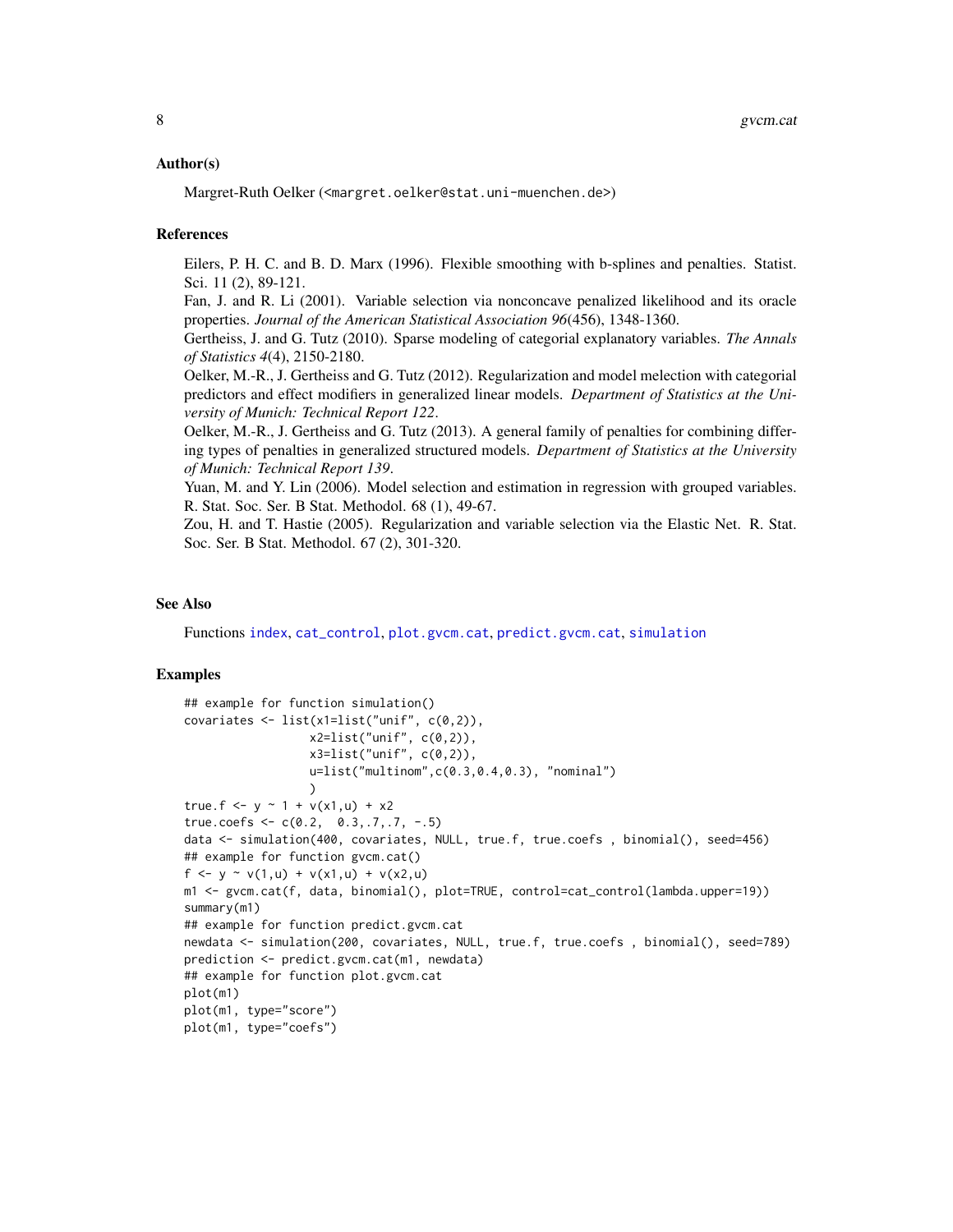<span id="page-8-0"></span>gvcm.cat-internal *Internal Function of gvcm.cat()*

#### **Description**

For internal use only.

#### See Also

Function gycm.cat

<span id="page-8-1"></span>gvcm.cat.flex *Regularized Effects with Flexible Smoothing Parameters*

#### Description

The function fits the same models with the same approximation as in [gvcm.cat](#page-3-1) but the choice of the tuning parameter lambda for the penalty differs: instead of weighting the penalty terms and choosing on global tuning parmeter based on (generalized) cross-validation methods that again rely on the converged model, [gvcm.cat.flex](#page-8-1) estimates several penalty parameteres lambda\_i by linking the local quadratic approximation of [gvcm.cat](#page-3-1) with the fantastic methods implemented in the package [mgcv](#page-0-0). This is why the arguments of [gvcm.cat](#page-3-1) and [gvcm.cat.flex](#page-8-1) differ. [gvcm.cat.flex](#page-8-1) is not as well-developed as [gvcm.cat](#page-3-1).

#### Usage

gvcm.cat.flex(whichCoefs, intercept = TRUE, data, family = gaussian(), method = "REML", tuning = NULL, indexNrCoefs, indexPenNorm, indexPenA, indexPenWeight, control = list(c=1e-05, epsilon=1e-07, gama=35, maxi=1500, nu=.5))

| whichCoefs     | vector with covariates (as characters)                                                                                                                                          |
|----------------|---------------------------------------------------------------------------------------------------------------------------------------------------------------------------------|
| intercept      | logical                                                                                                                                                                         |
| data           | a data frame, with named and coded covariates                                                                                                                                   |
| family         | a family object describing the error distribution and link function to be used in<br>the model; see family for details; everyl family that is compatible with gam is<br>working |
| method         | see gam                                                                                                                                                                         |
| tuning         | for function gam: argument sp                                                                                                                                                   |
| indexNrCoefs   | vector with number of coefficients per covariate                                                                                                                                |
| indexPenNorm   | vector with norm of the employed penalty (as character)                                                                                                                         |
| indexPenA      | list with the penalty matrices $A_i$ if or each covariate i                                                                                                                     |
| indexPenWeight | list, possible weights for the penalty terms (each entry is a vector)                                                                                                           |
| control        | a list of parameters for controlling the fitting process; must be NULL or contain<br>all named elements                                                                         |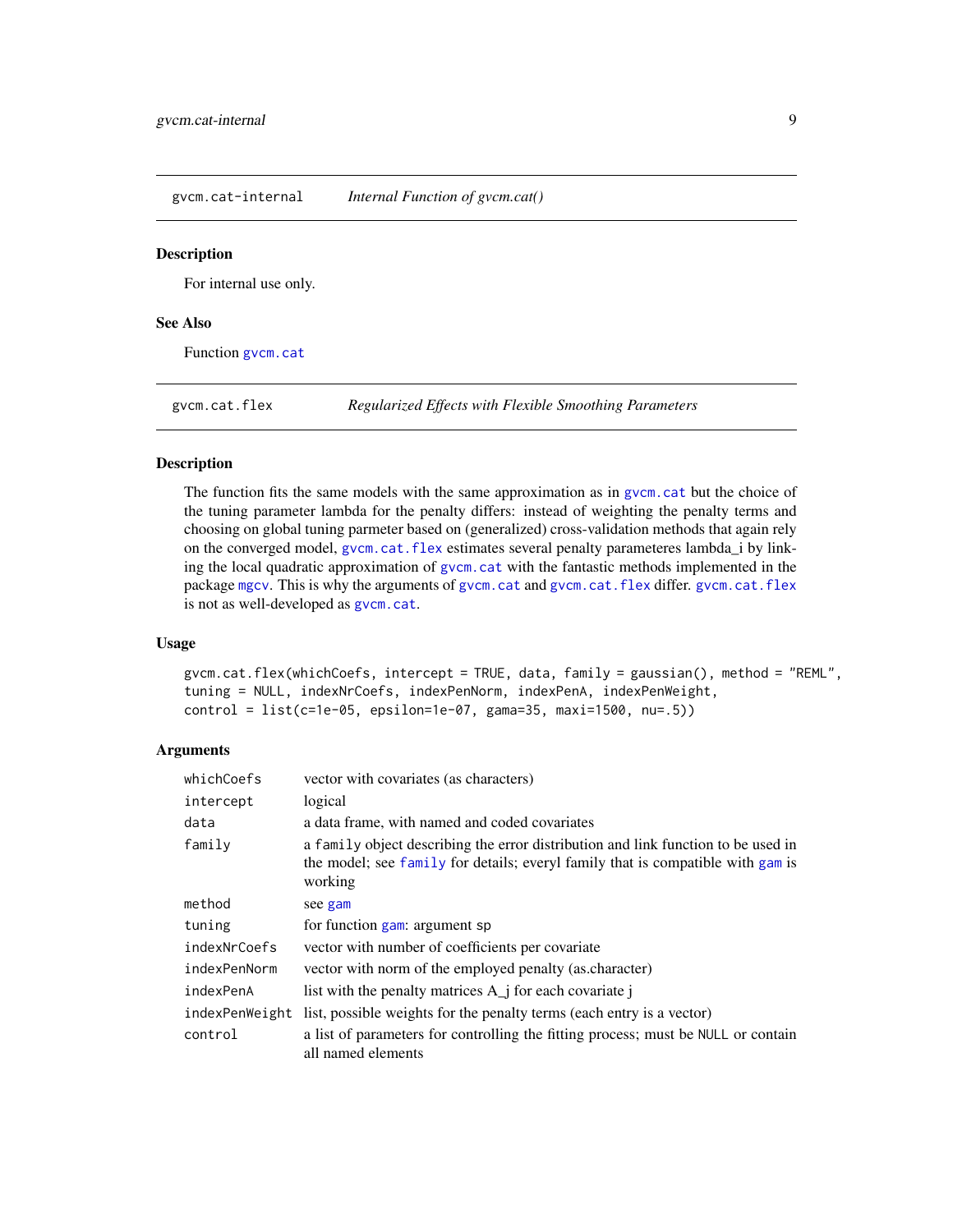<span id="page-9-0"></span>The local quadratic approximation are linked to the methods of [mgcv](#page-0-0) by alternating the update of the penalty and the update of the PIRLS algorithm/estimating the tuning parameters lambda\_i via [mgcv](#page-0-0). Therefore, [gvcm.cat.flex](#page-8-1) can be slow (but will be faster than [gvcm.cat](#page-3-1) for the most part).

#### Value

A [gamObject](#page-0-0).

### See Also

Function [gvcm.cat](#page-3-1).

```
## Not run:
# compare gvcm.cat.flex and gvcm.cat for Lasso-type penalties:
n < -100ncov < -7set.seed(123)
X <- matrix(rnorm(n*ncov, sd=5), ncol=ncov)
coefs \le rpois(ncov + 1, 2)
y \leftarrow \text{cbind}(1, X)data <- as.data.frame(cbind(y, X))
names(data) <- c("y", paste("x", 1:ncov, sep=""))
m1 <- gvcm.cat.flex(
whichCoefs = paste("x", 1:ncov, sep=""),
data=data,
indexNrCoefs=rep(1, ncov),
indexPenNorm=rep("L1", ncov),
indexPenA=list(1,1,1,1,1,1,1),
indexPenWeight=list(1,1,1,1,1,1,1)
)
m2 <- gvcm.cat(y \sim 1 + p(x1) + p(x2) + p(x3) + p(x4) + p(x5) + p(x6) + p(x7),
               data=data, tuning=list(lambda=m1$sp, specific=TRUE), start=rep(1, 8))
rbind(m1$coefficients, m2$coefficients)
# Lasso-type fusion penalty with gvcm.cat.flex
n < -100ncat < -8set.seed(567)
X \leftarrow t(\text{rmultinom}(n, 1, \text{rep}(1/ncat, \text{ncat})))[, -1]
coefs <- c(rpois(1, 2), sort(rpois(ncat-1, 1)))
y \leftarrow \text{cbind}(1, X)data \leq as.data.frame(y)
data$x1 <- X
names(data) <- c("y", "x1")
```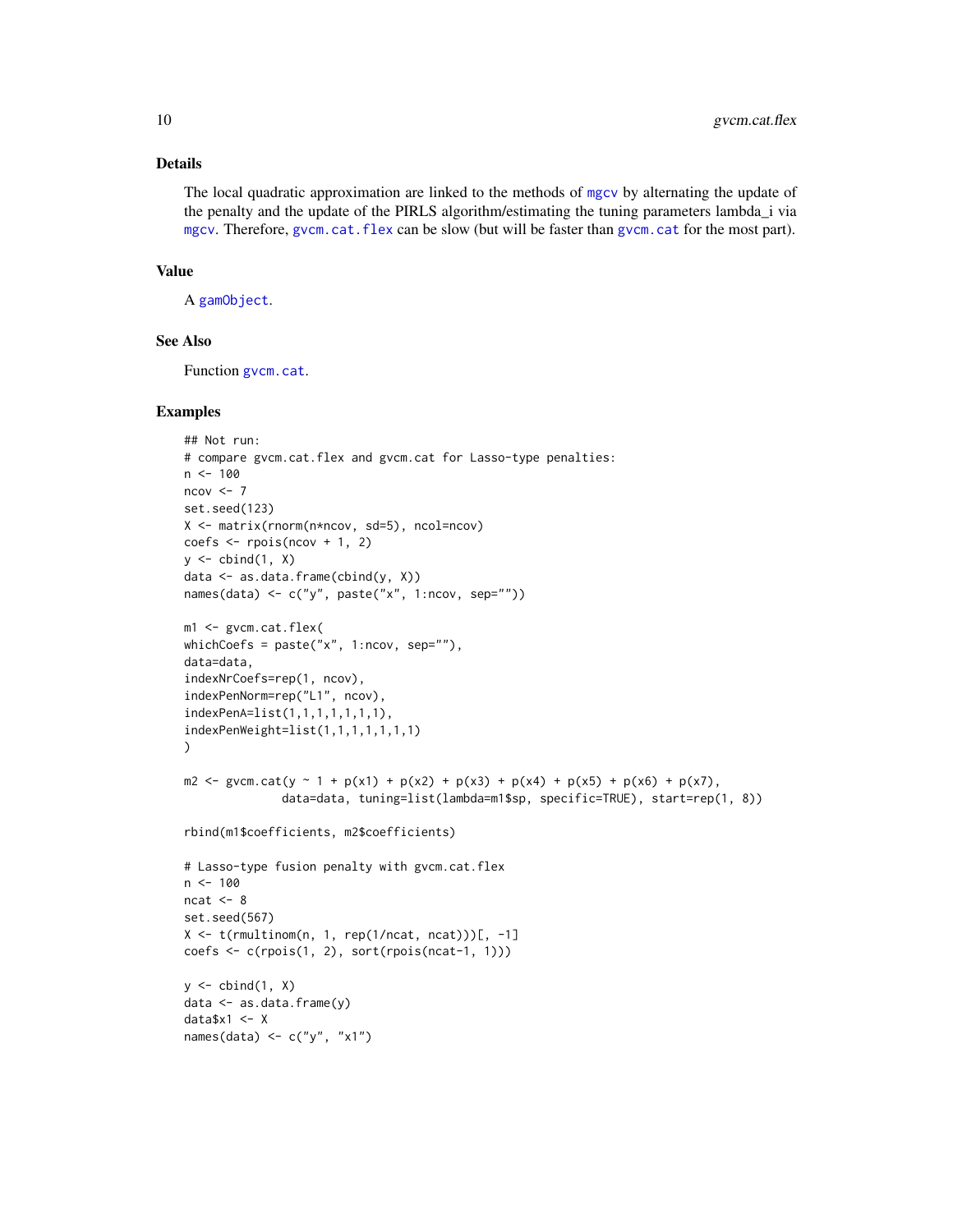#### <span id="page-10-0"></span>index 11

```
A \leftarrow a(1:(ncat-1),ncat-2)m3 <- gvcm.cat.flex(
whichCoefs = c("x1"),
data = data,
indexNrCoefs = c(ncat-1),
indexPenNorm = c("L1"),
indexPenA = list(A),indexPenWeight = list(rep(1, ncol(A))),
tuning = 100 # fixed and large - in order to demonstrate the fusion of the coefficients
)
m3$coefficients
```
## End(Not run)

<span id="page-10-1"></span>

| index |
|-------|
|-------|

*Functions to Build Design Matrices and Indices for Function gvcm.cat()*

#### Description

design() builds design matrices for function [gvcm.cat](#page-3-1); index() computes indices with information about the terms of the formula.

#### Usage

```
design(formula, data)
```
index(dsgn, data = data, formula = formula)

#### Arguments

| formula | an object of class "formula"; see gycm.cat |
|---------|--------------------------------------------|
| data    | a data frame; see gycm. cat                |
| dsgn    | value of function design()                 |

#### Details

Function index returns a matrix with one indicator vector per row. The columns refer to the elements of the formula (same order). The indicator/indices are:

- index1 : gives the number of coefficients belonging to each term in the formula. An entry is 1 if the according term is metric, it equals the number of the coded variable's categories, if the variable is a factor. If a continuous variable is modified by a factor u the entry equals the number of u's categories
- index2 : indicates varying coefficients. An entry is 0 if the according coefficient is not varying, it is -1 if the according coefficient is nominal, 1 if it is ordinal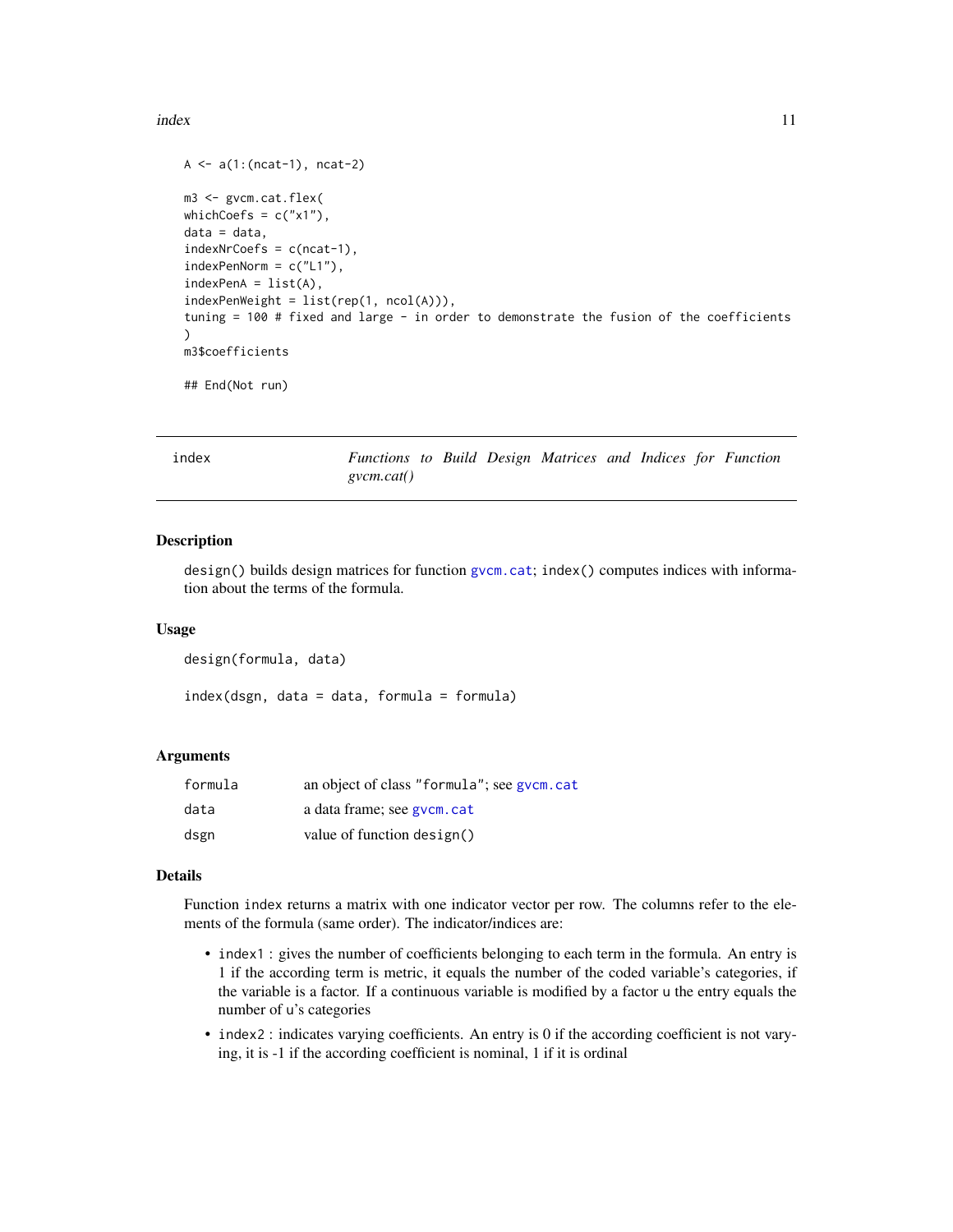- <span id="page-11-0"></span>• index2b: conforms to indicator  $b_i$  in Oelker et. al. 2012
- index3 : indicates penalized covariates  $p(u)$ . An entry is 0 if the according covariate is not penalized, it is -1 if the according covariate is nominal, 1 if it is ordinal or metric
- index4 : indicates penalized covariates grouped(u). An entry is 0 if the according covariate is not penalized, it is -1 if the according covariate is nominal, 1 if it is ordinal or metric
- index5 : experimental
- index6 : indicates penalized covariates sp
- index7 : indicates penalized covariates SCAD. An entry is 0 if the according covariate is not penalized, it is -1 if the according covariate is nominal, 1 if it is ordinal or metric
- index8 : indicates penalized covariates elastic. An entry is 0 if the according covariate is not penalized, it is -1 if the according covariate is nominal, 1 if it is ordinal or metric
- index9 : experimental

#### Value

| X        | the model matrix                                                                                      |
|----------|-------------------------------------------------------------------------------------------------------|
| Terms    | the according terms.object                                                                            |
| m        | the model frame                                                                                       |
| int      | either 0, indicating that the intercept is varying, or 1 indicating that the intercept<br>is constant |
| formula  | sorted version of the given formula, index vectors will refer to this formula                         |
| a matrix | value of function index                                                                               |

### References

Oelker, M.-R., J. Gertheiss and G. Tutz (2012). Regularization and model melection with categorial predictors and effect modifiers in generalized linear models. *Department of Statistics at the University of Munich: Technical Report 122*.

#### See Also

Functions [pest](#page-3-2), [abc](#page-3-2)

```
## example for function simulation()
covariates <- list(x1=list("unif", c(0,2)),
                  x2=list("unif", c(0,2)),
                  x3=list("unif", c(0,2)),u=list("multinom",c(0.3,0.4,0.3), "nominal")
                  )
true.f <- y \sim 1 + v(x1, u) + x2true.coefs <- c(0.2, 0.3, .7, .7, -.5)data <- simulation(400, covariates, NULL, true.f, true.coefs , binomial(), seed=456)
## example for function index()
f <- y ~ v(1, u) + v(x1, u) + v(x2, u)
```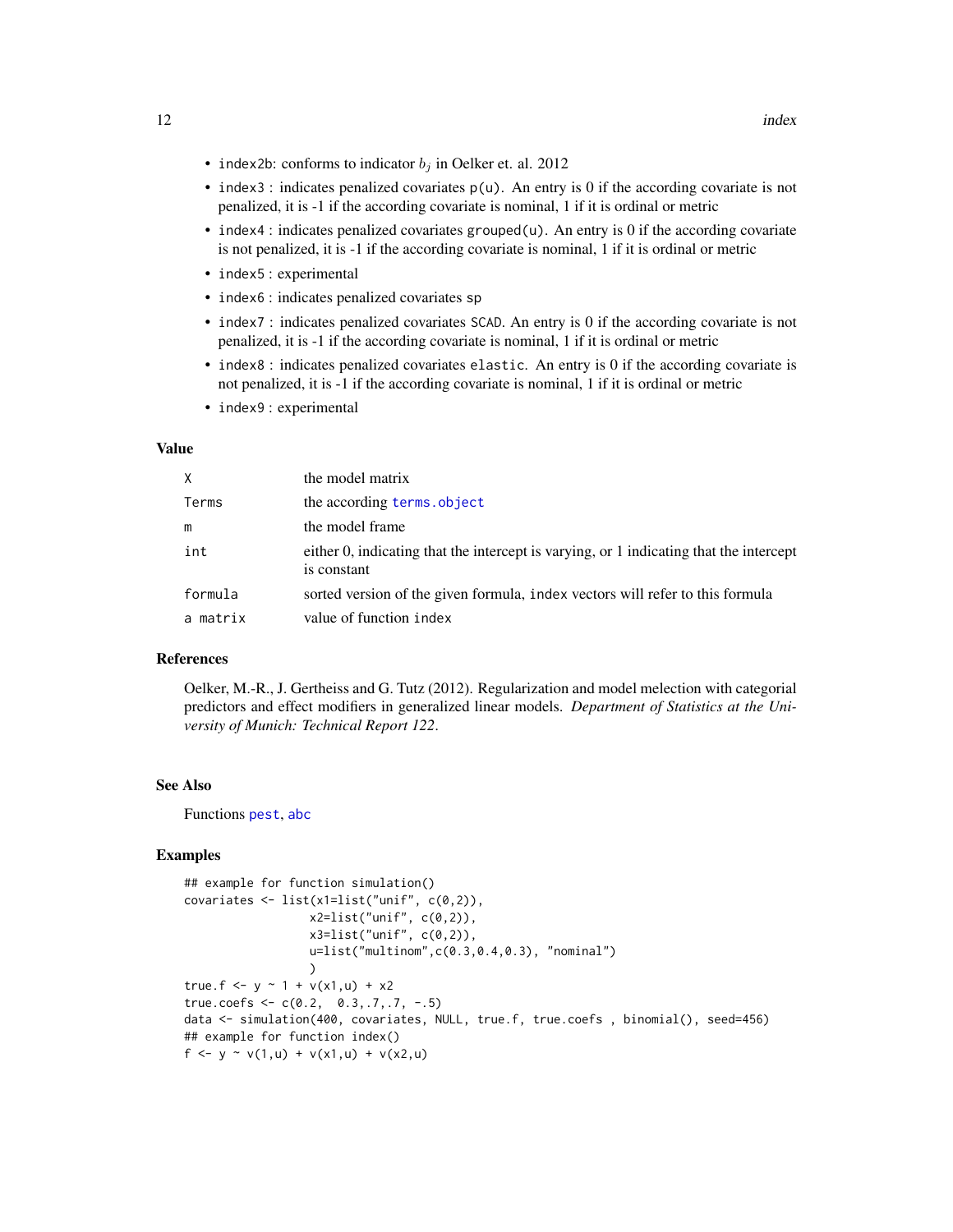### <span id="page-12-0"></span>plot.gvcm.cat 13

```
dsgn <- design(f, data)
index(dsgn, data)
```
<span id="page-12-1"></span>plot.gvcm.cat *Plot Method for gvcm.cat Objects*

### Description

Function to visualize a [gvcm.cat](#page-3-1) object.

### Usage

```
## S3 method for class 'gvcm.cat'
plot(x, accuracy = 2, type = "path", individual = FALSE,xlim, ylim, main = NULL, indent = 0, color = TRUE, xscale = "lambda",
label = TRUE, intercept = TRUE, ...)
```

| X          | a gvcm. cat object; for type="path", a gvcm. cat object with value plot un-<br>equal NA is required                                                                                                                                                                                                                                                                                                                                                                                                                                  |  |  |
|------------|--------------------------------------------------------------------------------------------------------------------------------------------------------------------------------------------------------------------------------------------------------------------------------------------------------------------------------------------------------------------------------------------------------------------------------------------------------------------------------------------------------------------------------------|--|--|
| accuracy   | integer; number of digits being compared when setting coefficents equal/to zero<br>for plotting                                                                                                                                                                                                                                                                                                                                                                                                                                      |  |  |
| type       | one out of "path", "score", "coefs"; defines the type of the plot                                                                                                                                                                                                                                                                                                                                                                                                                                                                    |  |  |
| individual | logical; for type="path" and type="coefs" only; for type="path", it indi-<br>cates whether the paths of all coefficients shall be plotted into one common fig-<br>ure (default) or in an individual figure per covariate; paths of single covariates<br>can be selected by giving a vector containing the covariates (as characters and<br>as given in the formula, e.g.: individual.paths= $c("v(1,u)", "v(x1,u1)"))$<br>for type="coefs", the default is one plot per covariate. individual allows to<br>select single covariates. |  |  |
| xlim       | the x limits $(x1, x2)$ of the plot                                                                                                                                                                                                                                                                                                                                                                                                                                                                                                  |  |  |
| ylim       | the y limits $(y1, y2)$ of the plot                                                                                                                                                                                                                                                                                                                                                                                                                                                                                                  |  |  |
| main       | title of the plot                                                                                                                                                                                                                                                                                                                                                                                                                                                                                                                    |  |  |
| indent     | numeric; if larger zero, coefficient names printed on top of each other are ad-<br>justed                                                                                                                                                                                                                                                                                                                                                                                                                                            |  |  |
| color      | logical; if FALSE, lines are gray and dotted/dashed                                                                                                                                                                                                                                                                                                                                                                                                                                                                                  |  |  |
| xscale     | for type="path" only; if xscale="lambda", the x-axis is scaled as $1 - \lambda / \lambda_{max}$ ;<br>if xscale="beta", the scale of the x-axis is the scaled L1 norm of the penalized<br>coefficients.                                                                                                                                                                                                                                                                                                                               |  |  |
| label      | omits addtional information printed in the plot, if FALSE                                                                                                                                                                                                                                                                                                                                                                                                                                                                            |  |  |
| intercept  | for type="coefs" and type="path" only; if FALSE, for type="path", the path<br>of the intercept is not plotted; if FALSE, for type="coefs", intercept is not added<br>to smooth functions                                                                                                                                                                                                                                                                                                                                             |  |  |
| $\cdots$   | further arguments passed to or from other methods                                                                                                                                                                                                                                                                                                                                                                                                                                                                                    |  |  |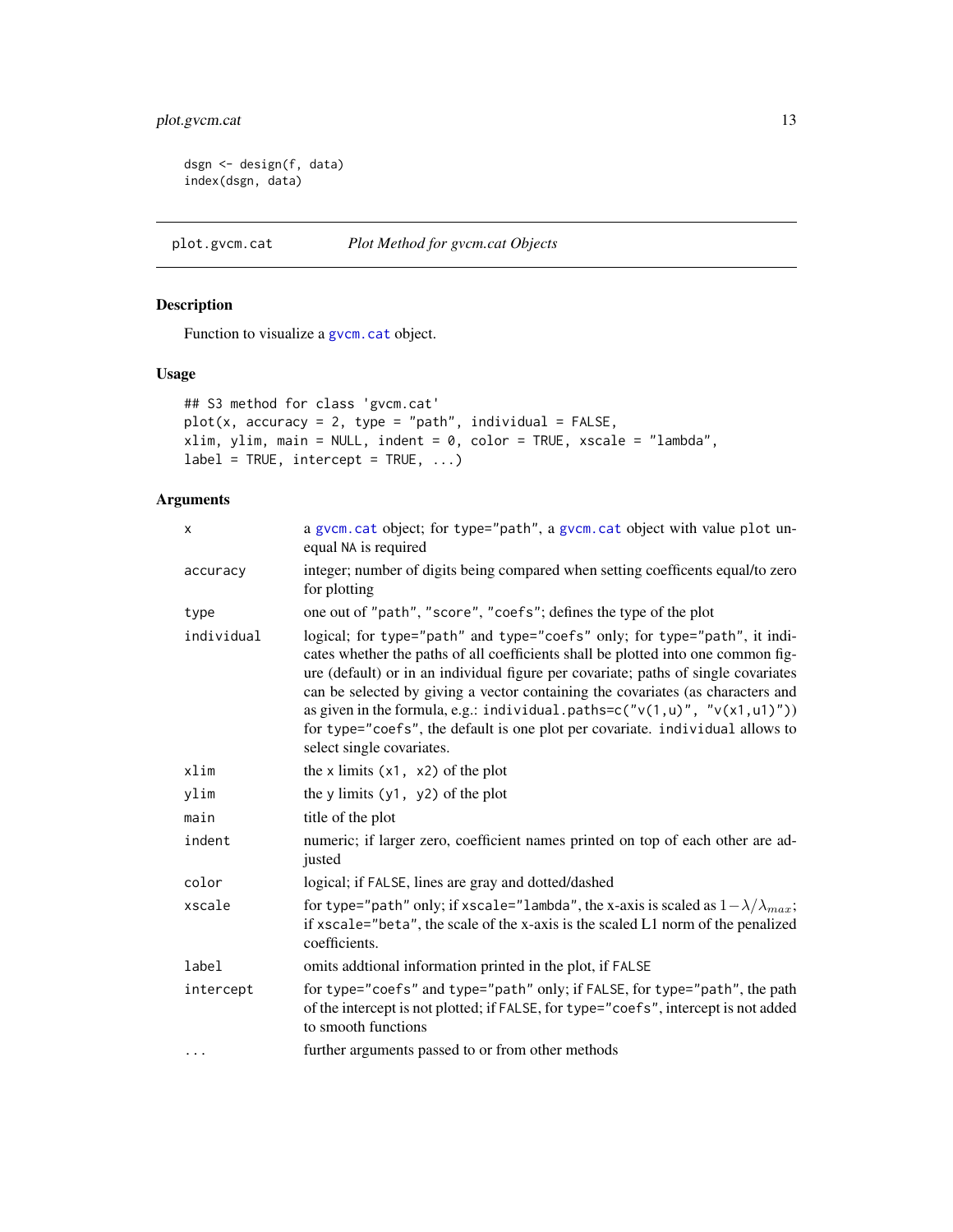Default option type="path" delivers a graphic with the coefficient paths between  $0$  (= maximal penalization) and  $1$  (= no penalization). Maximal penalization is defined by the minimal penalty parameter lambda that sets all penalized coefficients to zero (to constant relating to the intercept and assured. intercept = TRUE). Minimal penalization means no penalization at all, i.e.  $l$ ambda = 0. Of course the minimal penalty parameter causing maximal penalization depends on how selection and clustering of coefficients is defined (see function [gvcm.cat](#page-3-1) and [cat\\_control](#page-1-1)). Coefficients belonging to one covariate are plotted in the same color, coefficients that are not modified are plotted as dashed lines. Paths are drawn by connecting steps estimates related to different values of lambda, see [cat\\_control](#page-1-1).

Option type="score" plots the cross-validation score (depending on criterion in [cat\\_control](#page-1-1)) as a function of penalty parameter lambda and marks the chosen penalty parameter as a dotted line. Opton type="coefs" plots the penalized coefficients whenever possible. So far, there is no plot for methods "AIC" and "BIC".

#### Value

A plot.

#### See Also

Function gycm.cat

#### Examples

## see example for function gvcm.cat

<span id="page-13-1"></span>predict.gvcm.cat *Predict Method for gvcm.cat Fits*

#### Description

Obtains predictions from a fitted gvcm.cat object.

#### Usage

```
## S3 method for class 'gvcm.cat'
predict(object, newdata, type = "link", ...)
```

| object  | a fitted object of class gycm.cat                                                                                                                                                                                                                                                                                                 |
|---------|-----------------------------------------------------------------------------------------------------------------------------------------------------------------------------------------------------------------------------------------------------------------------------------------------------------------------------------|
| newdata | a data frame in which to look for variables with which to predict                                                                                                                                                                                                                                                                 |
| type    | the type of prediction required. The default is on the scale of the linear predic-<br>tors; the alternative "response" is on the scale of the response variable. Thus<br>for a binomial model the default predictions are of log-odds (probabilities on<br>logit scale) and type $=$ "response" gives the predicted probabilities |
| .       | further arguments passed to or from other methods                                                                                                                                                                                                                                                                                 |
|         |                                                                                                                                                                                                                                                                                                                                   |

<span id="page-13-0"></span>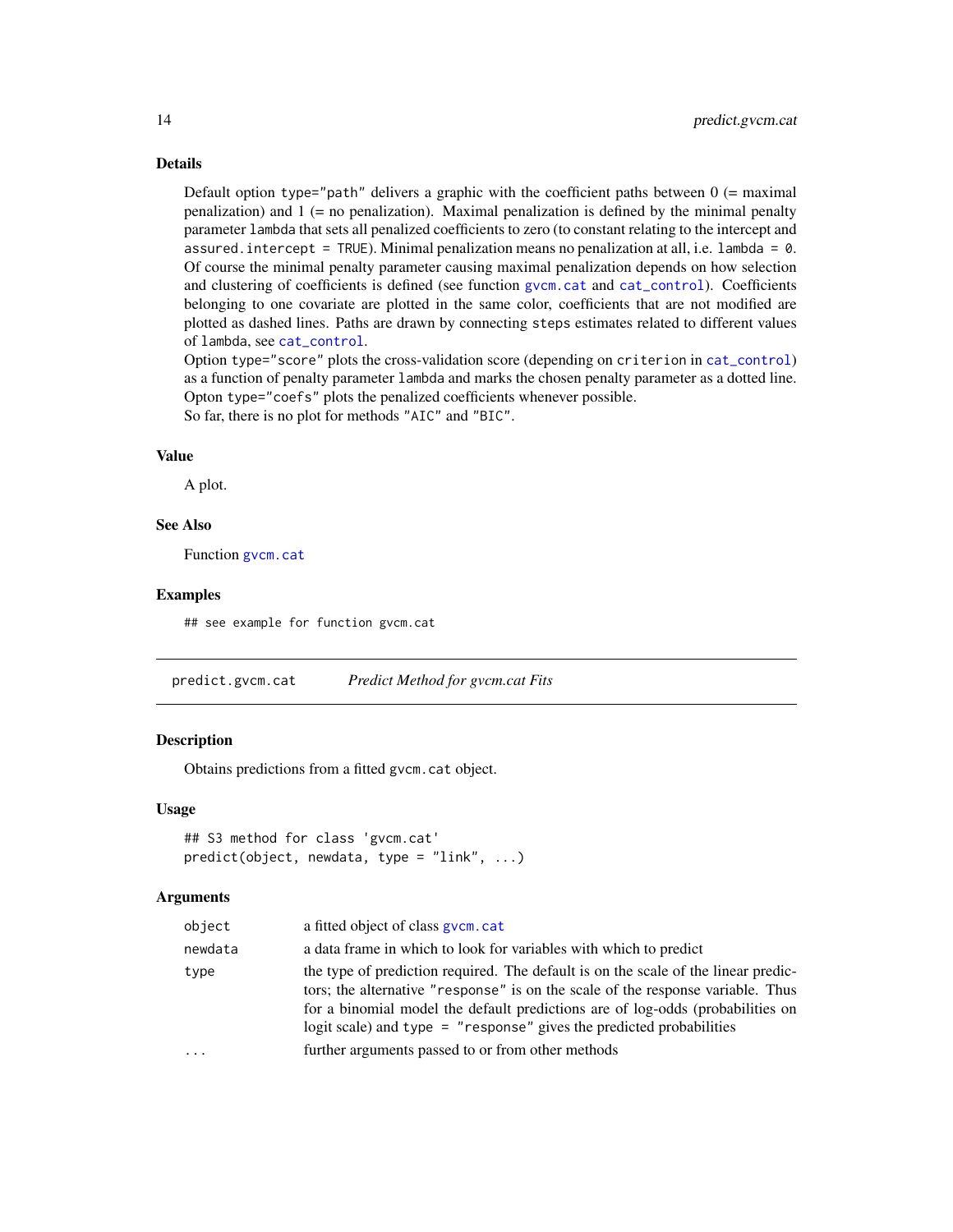#### <span id="page-14-0"></span>simulation and the state of the state of the state of the state of the state of the state of the state of the state of the state of the state of the state of the state of the state of the state of the state of the state of

### Details

Observations containing [NA](#page-0-0)s are always omitted.

### Value

| fit          | predictions                                                                                      |
|--------------|--------------------------------------------------------------------------------------------------|
| fit.refitted | predictions assuming refitted coefficients                                                       |
| fit.oml      | predictions assuming maximum likelihood estimates                                                |
| na.action    | information returned by model. Frame on the special handling of NAs; currently<br>always na.omit |

### See Also

Function [gvcm.cat](#page-3-1)

### Examples

## see example for function gvcm.cat

<span id="page-14-1"></span>simulation *Simulates data with categorial covariates*

### Description

Simulates data with categorial covariates/categorial effect modifiers

#### Usage

```
simulation(n, covariates, correlation = NULL, formula, coefficients,
family, sd = 1, seed = rpois(1, 2348) * rnorm(1)
```

| n            | number of observations; must be large enough, so that all categories of all factor<br>variables exist and therefore vector coefficients fits                               |
|--------------|----------------------------------------------------------------------------------------------------------------------------------------------------------------------------|
| covariates   | description of the covariates and effect modifiers included in the model; format:<br>list( name of variable 1 = list("distribution", c(parameters), "level of measurement" |
| correlation  | optional matrix, specifies the correlation of Gaussian covariates                                                                                                          |
| formula      | formula like in gvcm. cat (all variables contained in formula must be defined<br>in covariates)                                                                            |
| coefficients | true parameter vector                                                                                                                                                      |
| family       | a family object; currently only gaussian, binomial, poisson, Gamma                                                                                                         |
| sd           | if family = gaussian, standard deviation of response; if family = $Gamma$ he<br>rate parameter like in rgamma                                                              |
| seed         | specifies the to be used seed                                                                                                                                              |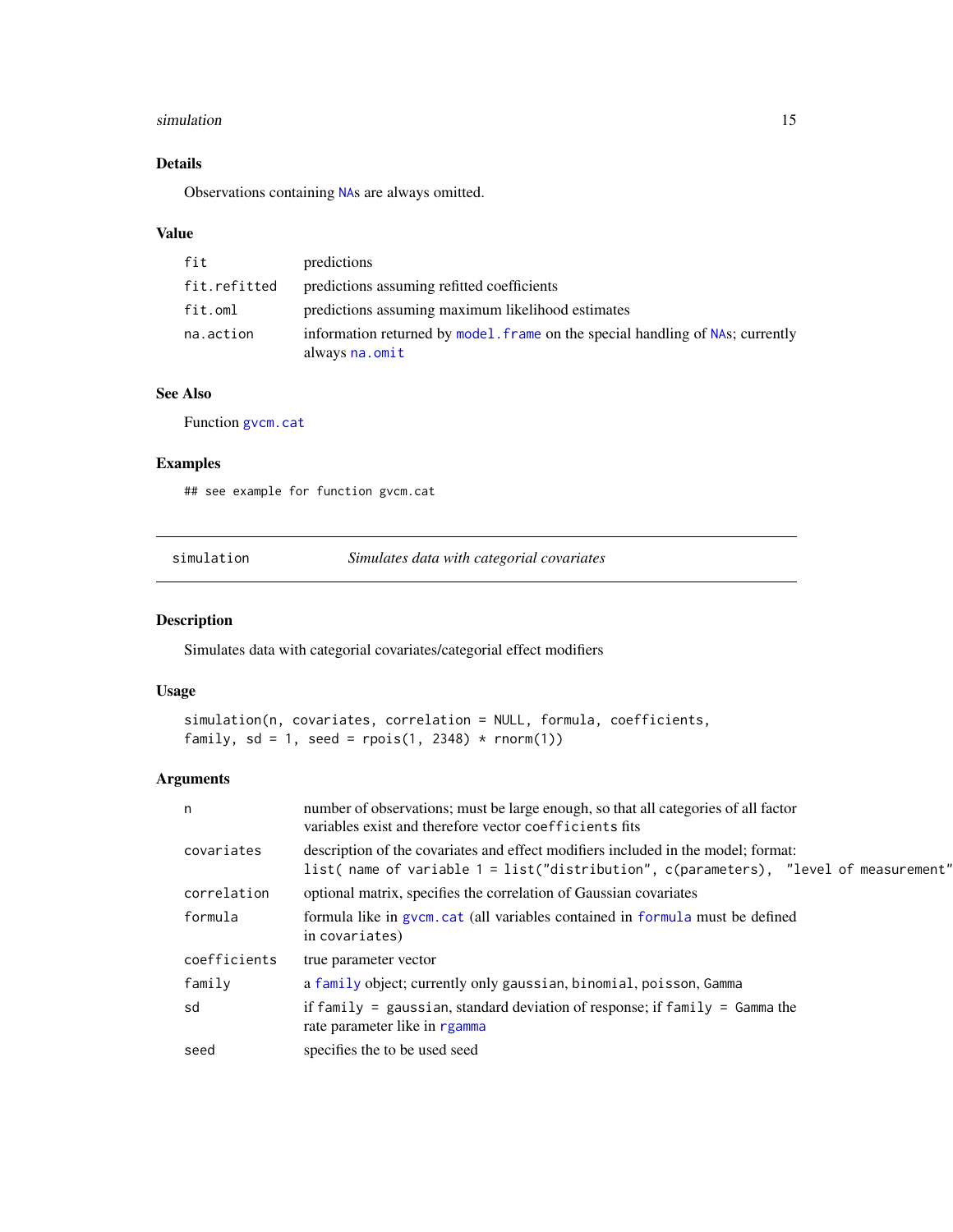Remarks on covariates:

- all parameterizations like default in [Distributions](#page-0-0).
- possible distributions of covariates (required as characters), their parameters (required as vectors) and constraints (in parentheses):
	- $-$  beta : shape1 (>0), shape2 (>0)
	- $-$  exp : rate  $(>0)$
	- $-$  gamma : shape  $(>0)$
	- $-$  lnorm : mean, sd  $(>0)$
	- multinom: vector of the categories' probabilities (all elements must be >0, sum over all elements must be 1)
	- $-$  norm : mean, sd  $(>0)$
	- pois : lambda (>0)
	- unif : min, max
- level of measurement is only needed for distribution = "multinom", must be "nominal" or "ordinal".
- If any, the covariates' correlation is specified by argument correlation. Correlations are defined for Gaussian covariates only. Matrix correlation refers to these covariates according to the order they are listed in covariates. So that the dimensions of correlation must fit to the number of normal distributed variables in covariates.

#### Value

A data frame containing all specified covariates (even if they are not included in [formula](#page-0-0)) and the response (named y)

#### See Also

Function [gvcm.cat](#page-3-1)

```
## example function simulation
covariates \le list(x1=list("unif", c(0,2)),
                  x2 = list("unif", c(0,2)),x3=list('unit'', c(0,2)),u=list("multinom",c(0.3,0.4,0.3), "nominal")
                  )
true.f <- y \sim 1 + v(x1, u) + x2true.coefs <- c(0.2, 0.3, .7, .7, -.5)data <- simulation(400, covariates, NULL, true.f, true.coefs , binomial(), seed=456)
```
<span id="page-15-0"></span>